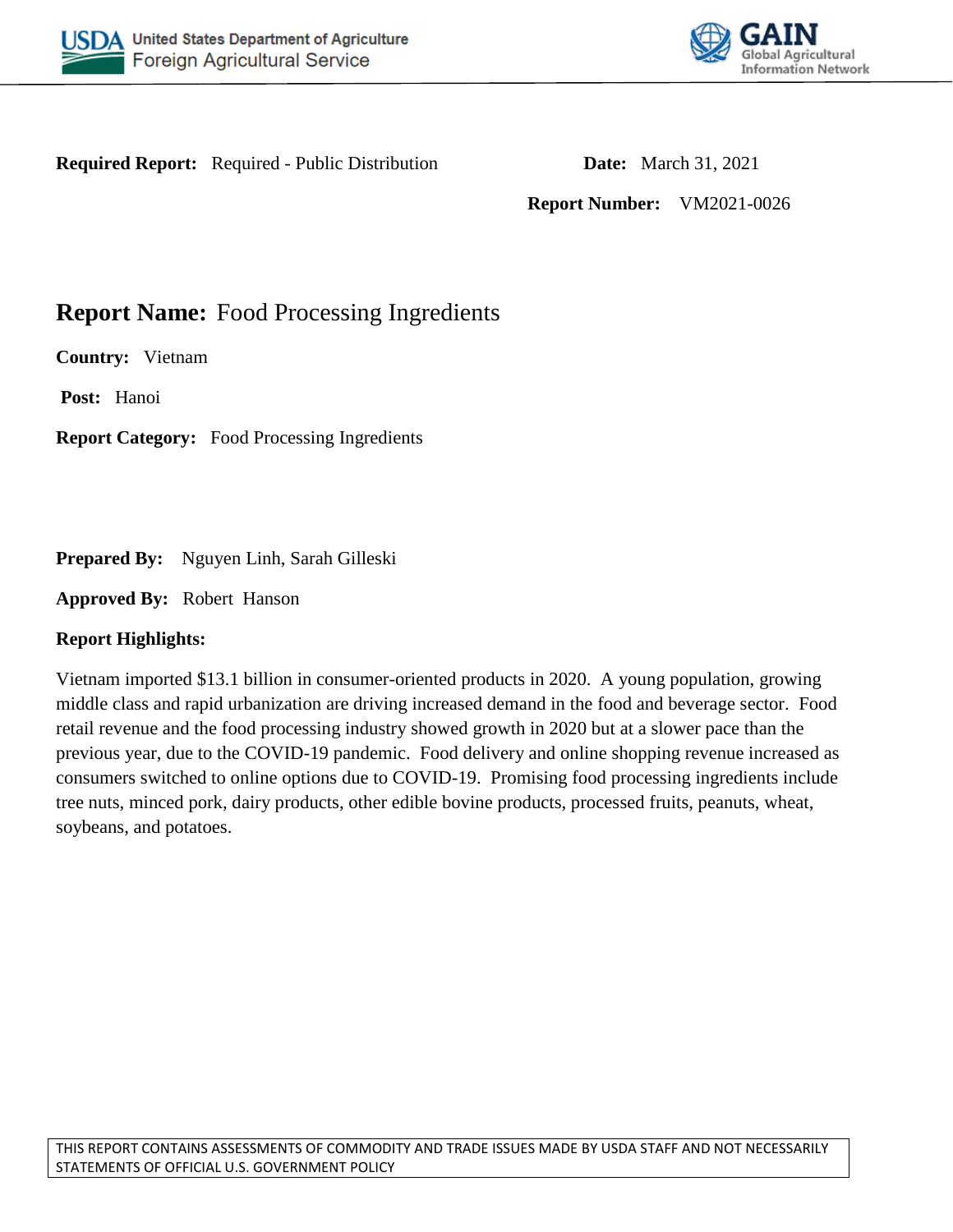# **Market Fact Sheet: Vietnam**

#### **Executive Summary**

Vietnam is a lower middle-income country in South East Asia, with a total population of 97.6 million. Vietnam's GDP reached \$271 billion with a growth rate 2.91 percent in 2020. Vietnam's unemployment rate is about 2.51 percent in 2020. Vietnam is a major producer and exporter of rice, coffee, horticultural, fishery products, and processed cashew products. In 2020, Vietnam's agricultural exports of the top ten agricultural products reached \$37.2 billion, equivalent to 13.2 percent of total exports (Vietnam GSO). Vietnam's imports of agricultural products were \$25.9 billion in 2020 (TDM). U.S. agricultural products and related products reached \$3.7 billion (GATS), making Vietnam the seventh largest market for U.S. agricultural and related products.



#### **Market Situation**

In 2020, Vietnam imported consumer-oriented products valued at \$13.1 billion (TDM). China, Thailand, Ghana, the United States, and Singapore were the top five markets making up 61 percent of the total import value. U.S. exports of consumer-oriented products were \$928 million equivalent to 7.1 percent of total Vietnamese imports.

#### **Food Processing Industry**

According GSO and MOIT, the food manufacturing industry grew at 5.3 percent in 2020 compared to 2019.

Vietnam's food retail sales reached about \$55 billion in 2020, an increase of 10 percent compared to previous

year, and accounted for 31.7 percent of total retail sales of goods in 2020. Due to COVID-19 impacts on the tourism sector, there was a 13 percent decrease in revenue in the food service and hotel sector compared to the previous year.

| <b>Ouick Facts CY 2020</b>                                                                                                                                               |                             |  |  |  |
|--------------------------------------------------------------------------------------------------------------------------------------------------------------------------|-----------------------------|--|--|--|
| <b>Imports of Consumer-Oriented Products (US\$)</b><br>Imports from the world: \$13.1 billion<br>Imports from the United States: \$928 million (7.1% of<br>market share) |                             |  |  |  |
| List of Top 10 Growth Products in Host Country                                                                                                                           |                             |  |  |  |
| 1) Fresh fruit                                                                                                                                                           | 2) Tree Nuts                |  |  |  |
| 3) Fresh Vegetables                                                                                                                                                      | 4) Dairy Products           |  |  |  |
| 5) Food Preparations                                                                                                                                                     | 6) Beef & Beef Products     |  |  |  |
| 7) Processed Vegetables                                                                                                                                                  | 8) Non-Alcoholic Bev. (ex.  |  |  |  |
|                                                                                                                                                                          | juices, coffee, tea)        |  |  |  |
| 9) Pork and Pork products                                                                                                                                                | 10) Spices                  |  |  |  |
| Food Industry by Channels (U.S. billion) 2020<br>Total retail sale of goods and services 2020: USD \$220 billion<br>Total retail of goods: US \$174 billion              |                             |  |  |  |
| <b>Top 10 Retailers</b>                                                                                                                                                  |                             |  |  |  |
| Masan (Vinmart)<br>Aeon Mart                                                                                                                                             |                             |  |  |  |
| Central Group (BigC, Top Markets, GO!)                                                                                                                                   | Lotte Mart                  |  |  |  |
| Saigon Coop Mart<br><b>BRG</b> Retails                                                                                                                                   | Satra Food<br>Bach Hoa Xanh |  |  |  |
| MM Mega Mart                                                                                                                                                             | Circle K                    |  |  |  |
|                                                                                                                                                                          |                             |  |  |  |
| <b>GDP/Population 2020</b><br>Population (millions): 97.6<br>GDP (billions USD): 271<br>GDP per capita (USD): 2,779                                                      |                             |  |  |  |
| Sources: GATS, Vietnam's GSO, MOIT, TDM, Post Vietnam                                                                                                                    |                             |  |  |  |
|                                                                                                                                                                          |                             |  |  |  |

**Strengths/Weaknesses/Opportunities/Challenges**

| <b>Strengths</b>                                        | Weaknesses                   |
|---------------------------------------------------------|------------------------------|
| U.S. products are perceived<br>as safe and high quality | Higher prices and<br>tariffs |
| <b>Opportunities</b>                                    | <b>Challenges</b>            |
| Retail market is growing                                | Free Trade                   |
| fast.                                                   | Agreements (CPTPP,           |
| Middle class population is                              | EVFTA, UKVFTA)               |
| increasing                                              | and technical barriers       |

**Data and Information Sources:** TDM, GATS, Vietnam's GSO, Ministry of Industry and Trade, Vietnam Customs, Post Vietnam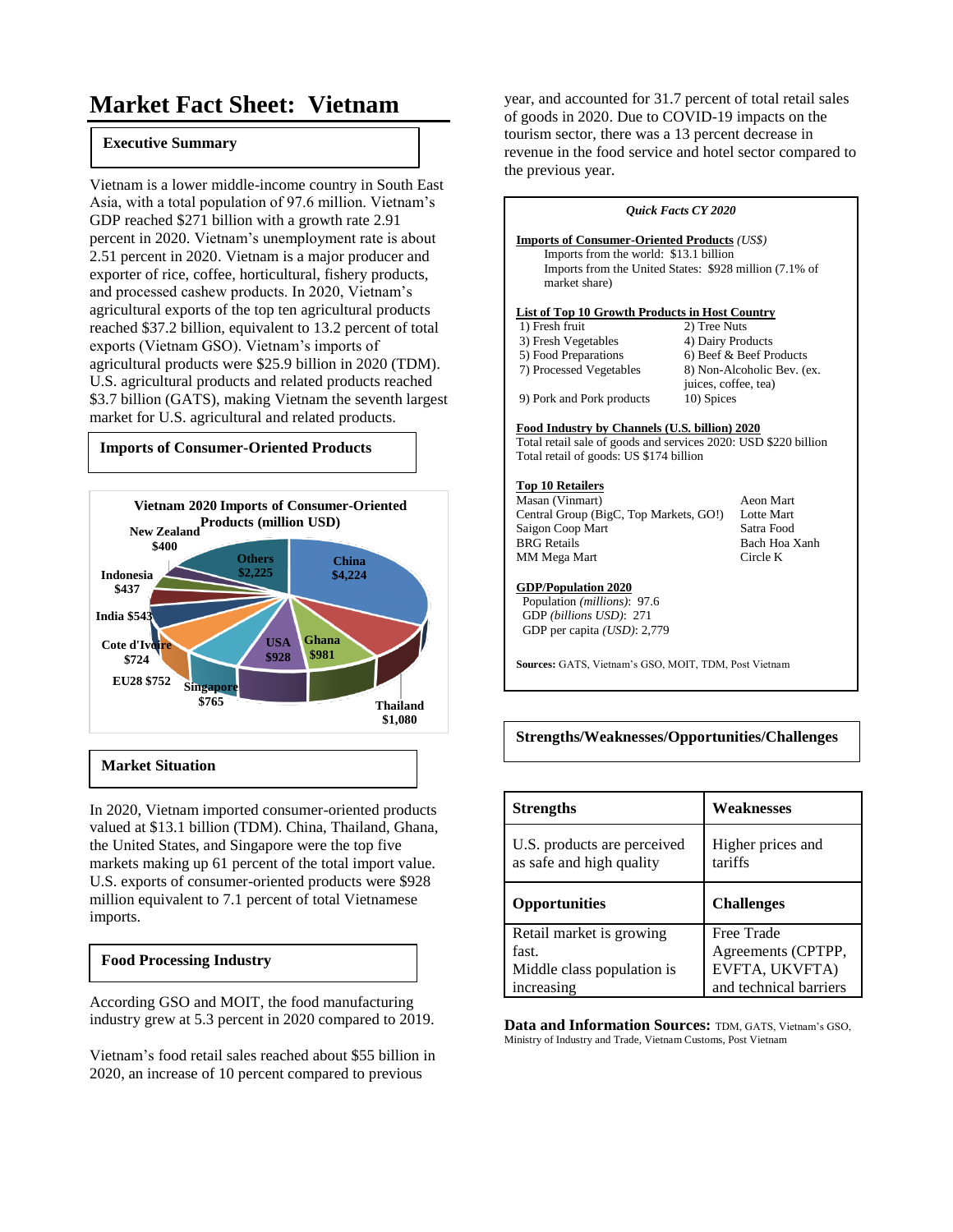#### *SECTION I. MARKET SUMMARY*

Vietnam's GDP reached about VND 6,293 trillion (equivalent to about \$271 billion), with a GDP per capita of \$2,779 in 2020, according to Vietnam General Statistics Office (GSO). The GDP growth rate in 2020 was 2.91 percent. As Vietnam was able to control the COVID-19 pandemic, it was the one of few countries in Asia that had a positive GDP growth rate in 2020. Vietnam's total retail sales of goods and services stood at \$220 billion in 2020, an increase of 2.6 percent compared to the year before (source: GSO and MOIT). Food retail sales reached \$55 billion in 2020, up 10 percent compared to 2019. Vietnam's urban population as of December 2020, was 35.9 million, equivalent to 36.8 percent of the total population. The rate of urbanization in Vietnam reached about 40 percent in 2020. All these factors contribute to the dynamic food market in Vietnam.

Vietnam's imports of consumer-oriented products in 2020, decreased 5.7 percent compared to 2019, with the United States as the fourth largest exporter after China, Thailand, and Ghana. The main Ghanaian export to Vietnam is cashews. The U.S. market share of consumer-oriented products was 7.1 percent. Despite COVID-19 and the decrease in imports in 2020, food processing production in Vietnam has shown growth of 5.3 percent in 2020 over 2019. Due to COVID-19's impacts on the tourism sector, revenue from lodging and food services in 2020 was about \$22 billion, decreasing 13 percent compared to 2019 (source: GSO). Closure of restaurants and canteens during COVID-19 outbreaks in 2020, led to a decrease in beverage manufacturing production in 2020 (see Table 1 and 3). However, both the young population and growing middle class are driving the strong demand in the food and beverage sector.

| Main industrial food products               | 2016   | 2017   | 2018    | 2019    | 2020    |
|---------------------------------------------|--------|--------|---------|---------|---------|
| Frozen aquatic products (thousand tons)     | 1,978  | 1,974  | 2,133.1 | 2,172.7 | 2,825.6 |
| Fish sauce (million liters)                 | 368    | 373.7  | 374.2   | 380.8   |         |
| Refined vegetable oils (thousand tons)      | 1,114  | 1,081  | 1,166.3 | 1,275   |         |
| Fresh milk (million liters)                 | 1,106  | 1,211  | 1,258   | 1,305.6 | 1,702   |
| Powdered milk (thousand tons)               | 107    | 112    | 121     | 120.7   | 131.6   |
| Milled rice (thousand tons)                 | 38,991 | 39,504 | 41,743  | 42,529  |         |
| Refined sugar (thousand tons)               | 1,654  | 1,719  | 1,927   | 1,913   |         |
| Roast, ground, and instant coffee (thousand | 94     | 100    | 107     | 122.2   |         |
| tons)                                       |        |        |         |         |         |
| Processed tea (thousand tons)               | 164    | 170    | 169     | 169.5   |         |
| Sodium Glutamate (thousand tons)            | 278    | 280    | 186     | 327.7   |         |
| Liquor (million miters)                     | 305    | 310    | 316     | 330     |         |
| Beer (million liters)                       | 3,835  | 4,005  | 4,214   | 5,097   | 4,388   |

**Table 1: Vietnam's Production of Industrial Food Products and Food Ingredients**

*Source: General Statistics Office (GSO)/Ministry of Planning and Investment (MPI), MOIT and MARD Note: 2020 statistics were not available for all products as of publication of this report*

Promising food processing ingredients for U.S. exporters include, tree nuts, minced pork, poultry products, dairy products, other edible bovine products, processed fruits, peanuts, wheat, soybeans, and potatoes. These products are used for items such as sausages, meatballs, cheese, snacks, instant noodles, plant-based milks, and bakery products. See Table 4 and 5 for more details.

Vietnam continues to expand production capacity. Meizan CLV, a food processor of food flour, macaroni, and noodles, invested in the establishment of a new facility to double their food processing capacity. It will begin operating in mid-2021. Nutricare, a manufacturer and provider of nutritional products across Vietnam with brands such as MetaCare and Smarta, has opened a second manufacturing facility in Bac Ninh province, in late 2020.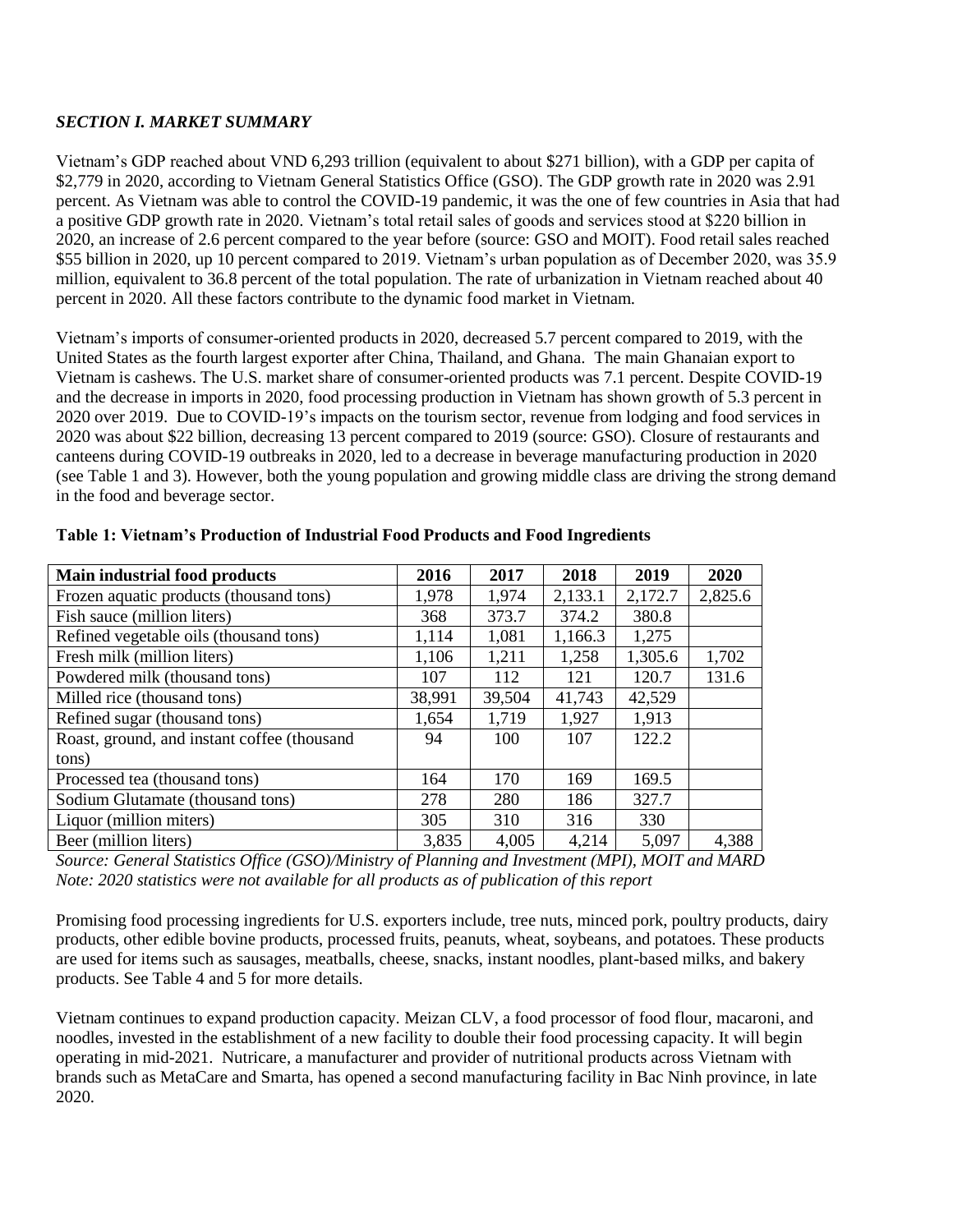| <b>Advantages</b>                                                                                        | <b>Challenges</b>                                                                                        |
|----------------------------------------------------------------------------------------------------------|----------------------------------------------------------------------------------------------------------|
| A growing youth and middle-class population<br>along with rapid urbanization is leading to more          | Uncertainty of government regulations<br>negatively impacts local importers of food and                  |
| eating out, traveling, shopping in supermarkets<br>and hypermarkets, and increased consumption           | food ingredients. Registration with the<br>Government of Vietnam (GVN) authorities for                   |
| of convenience and processed foods.                                                                      | new food and food ingredient products,<br>especially functional foods, is very costly and<br>burdensome. |
| High-end shops, restaurants, luxury hotels, and                                                          | Increased sanitary and phytosanitary (SPS)                                                               |
| resorts target niche consumer groups and tend to<br>use higher quality imported food and<br>ingredients. | barriers on animal and plant origin products<br>persist.                                                 |
| Modern retailers focus on quality and safety,<br>which favors U.S. brands.                               | More and more international brands are<br>entering Vietnam from the EU and Asia.                         |
| Vietnam has robust e-commerce sales due to the                                                           | U.S. food ingredients are high cost and many                                                             |
| young population and the growth of internet and                                                          | Vietnamese consumers and small food                                                                      |
| smart phone penetration.                                                                                 | processors are not yet ready to accept                                                                   |
|                                                                                                          | significant price differences.                                                                           |
| U.S. food ingredients are considered safe and                                                            | U.S. products are at a competitive                                                                       |
| high quality.                                                                                            | disadvantage due to Free Trade Agreements                                                                |
|                                                                                                          | (FTAs) including, Comprehensive and                                                                      |
|                                                                                                          | Progressive Agreement for Trans-Pacific                                                                  |
|                                                                                                          | Partnership (CPTTP), European Union-                                                                     |
|                                                                                                          | Vietnam FTA (EVFTA), and the United<br>Kingdom- Vietnam FTA (UKVFTA).                                    |
| Increasing interest and demand for organic and                                                           | Vietnamese authorities have intensified                                                                  |
| healthy foods with natural ingredients.                                                                  | customs measures to control the imports of                                                               |
|                                                                                                          | agricultural products. Reference prices are                                                              |
|                                                                                                          | usually higher than sale contract prices.                                                                |
| Local food processors are increasing production                                                          | Significantly higher shipping costs and longer                                                           |
| capacity, food quality, and packaging initiatives                                                        | transportation time from the United States than                                                          |
| with marketing strategies and new products to                                                            | from Asia and Oceania.                                                                                   |
| meet growing demand of consumers and export                                                              |                                                                                                          |
| markets.                                                                                                 |                                                                                                          |
| In some subsectors, locally produced food                                                                | Limited infrastructure and distribution for                                                              |
| ingredients cannot meet the demand of                                                                    | perishable products in Vietnam (such as cold                                                             |
| processors due to seasonality, especially in the                                                         | chain).                                                                                                  |
| dairy, bakery, and other food processing sectors.                                                        |                                                                                                          |

## **Table 2: Advantages and Challenges for U.S. Suppliers in Food Processing Ingredients**

## *SECTION II. ROAD MAP FOR MARKET ENTRY*

## *Entry Strategy*

FAS strongly encourages potential U.S. exporters to review related [GAIN Reports.](https://gain.fas.usda.gov/Lists/Advanced%20Search/AllItems.aspx) In particular, the Exporter Guide report, Food Agricultural Import Regulations and Standards (FAIRS) report, Retail Food Sector report, and Hotel and Restaurant Industry (HRI) Food Service Sector report are highly recommended. In addition, the United States Department of Commerce is another important source of information about the Vietnam market.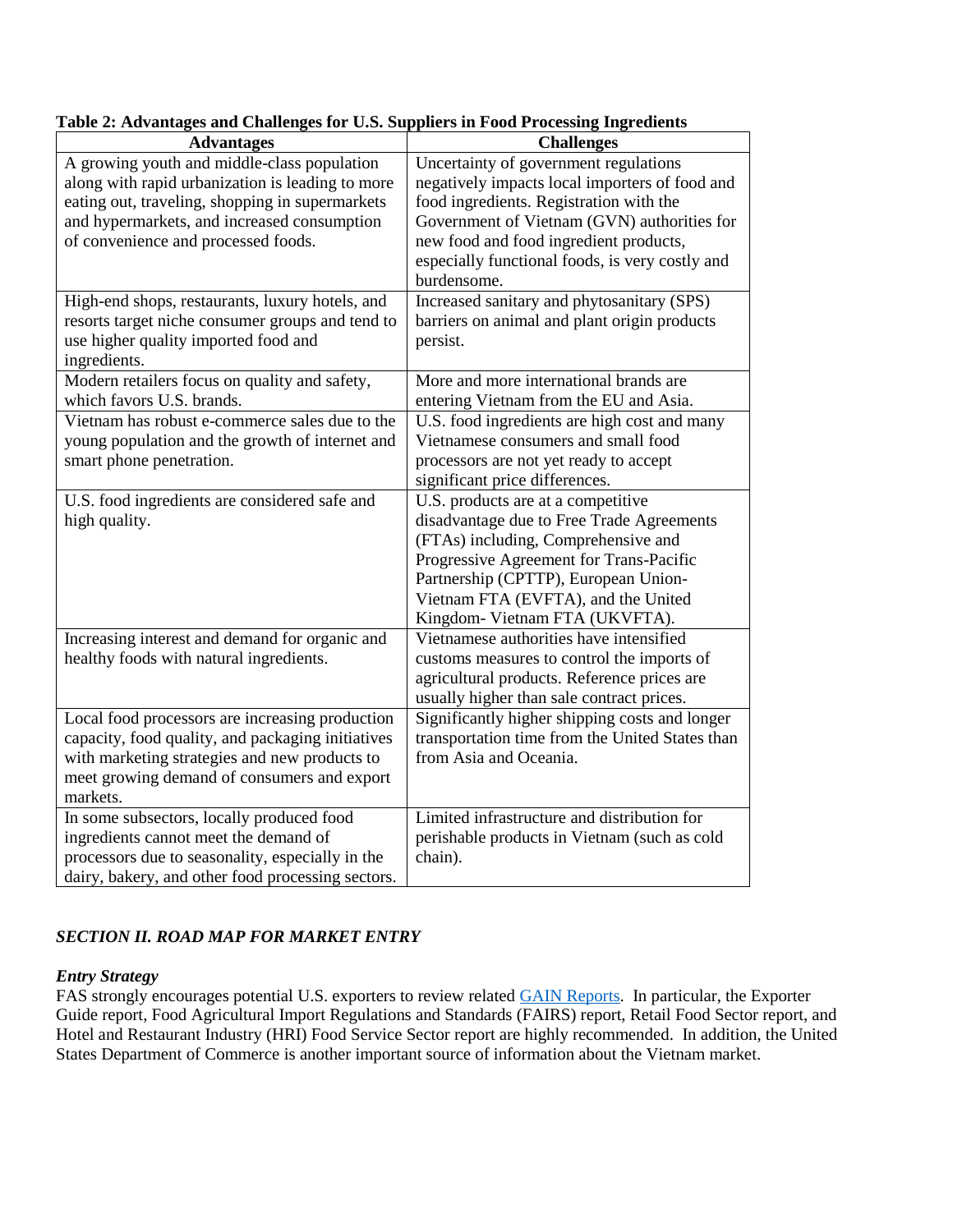FAS/Vietnam recommends conducting intensive research to understand market demand, local business customs, import requirements, and identify potential buyers. FAS/Vietnam and USDA Cooperators provide assistance to new-to-market U.S. exporters, including lists of importers/traders/processors, market insights, and information on import procedures. Contact information is available in the [2020 Exporter Guide.](https://www.fas.usda.gov/data/vietnam-exporter-guide-1) Exporters can also benefit from engaging with their State Departments of Agriculture and State Regional Trade Groups.

Participation in trade shows and trade missions offer good opportunities to better understand the market and engage directly with potential importers/distributors or local partners. Please visit [http://www.foodnhotelvietnam.com](http://www.foodnhotelvietnam.com/) for further information on up-coming events.

## *Import Procedures*

New-to-market U.S. exporters are advised to look into export requirements for Vietnam updated by USDA agencies, including the Food Safety Inspection Service (FSIS) [\(www.fsis.usda.gov\)](http://www.fsis.usda.gov/), the Animal and Plant Health Inspection Service (APHIS) (www.aphis.usda.gov), and the Agricultural Marketing Service (AMS) [\(www.ams.usda.gov\)](http://www.ams.usda.gov/).

GAIN report **[VM8016](https://www.fas.usda.gov/data/vietnam-gvn-reformed-decree-guiding-law-food-safety)** provides a summary and unofficial translation of Decree 15, the Food Safety Law, which made changes to registration procedures for prepackaged and processed foods and the import inspection regime. It also consolidated existing registration regulations for the import of food derived from terrestrial animals, aquatic animals, and plants.

## *Distribution Channels*

Distribution usually follows one of the following basic models:

- 1. Exporters  $\rightarrow$  Food Processors as direct local importers
- 2. Exporters  $\rightarrow$  Local importers/Distributors  $\rightarrow$  Wholesalers  $\rightarrow$  Food Processors
- 3. Exporters  $\rightarrow$  Local importers/Distributors  $\rightarrow$  Food Processors
- 4. Exporters  $\rightarrow$  Local importers  $\rightarrow$  Wholesalers/Distributors  $\rightarrow$  Food processors
- 5. Exporters  $\rightarrow$  Local importers  $\rightarrow$  Wholesalers/Distributors  $\rightarrow$  Traditional sales channels and/or modern sales channel
- 6. Exporters  $\rightarrow$  Agent  $\rightarrow$  Food Processors

Model Numbers 1, 3, and 6 are the most common in Vietnam. Most food importers are also distributors.

Hanoi and Ho Chi Minh City (HCMC) are the largest and most important markets in Vietnam. The majority of goods, including food ingredients, are imported to Hanoi or HCMC, and then delivered to food processors across the country.

## *To end-users/customers*

By the end of 2019, there were over 540,000 restaurants in Vietnam, including, 7,000 fast-food restaurants, 22,000 coffee shops, and more than 80,000 modernly-equipped restaurants. (*Economic Forecast at MPI*). The COVID-19 pandemic's impacts on the foodservice sector led to closure of restaurants in 2020. Per local media reports, many restaurant chains had to close restaurants or significantly reduce operating hours due to decreased demand paired with high rental costs.

Food service providers started collaborating with delivery services to promote the Restaurant-to-Consumer Delivery modality. Food delivery services significantly increased to meet accelerating online shopping demand in the context of the COVID-19 pandemic. The top on-line food shopping applications in Vietnam are GrabFood, Now, Lozi, Ahamove, GoFood, Lalamove and Foody. According to Statista, revenue in on-line food delivery reached \$302 million in 2020, and is projected to reach \$337 million in 2021 and \$557 million by 2024.

Vietnam has had remarkable growth of hyper/supermarkets and commercial centers (malls) in Vietnam since 2010, although wet markets still far outnumber these newer markets.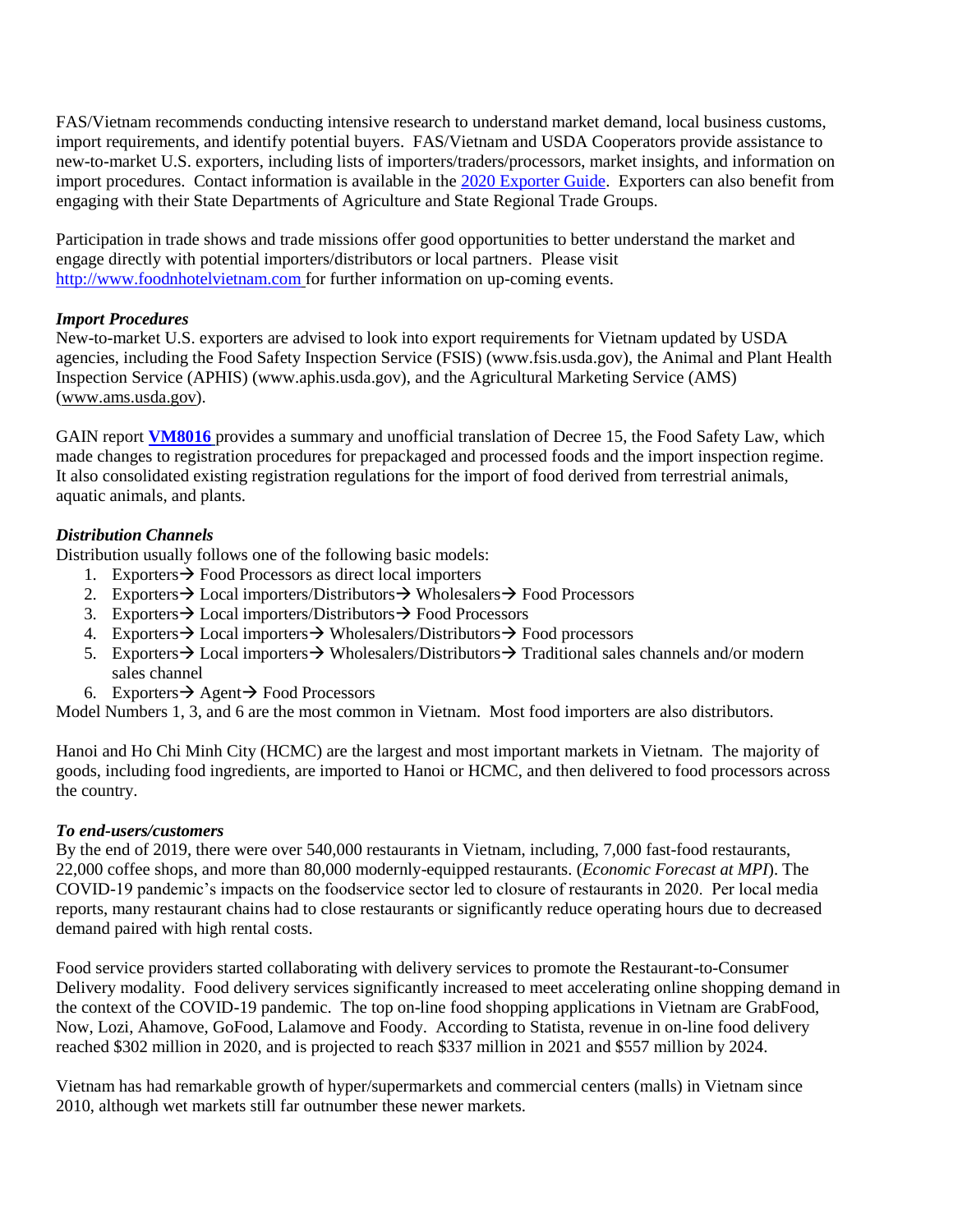- 1. Wet markets: 8,500 2. Supermarkets: 1,085
- 3. Commercial Centers: 240

*Source: GSO/MPI - 2019*

## *Market Structure*

Food processors in Vietnam use both locally produced raw materials and imported food ingredients in their operations. Large processors tend to directly import specific ingredients, such as wheat flour, milk powder, and malt. Processors usually purchase minor ingredients, additives, flavors, or preservatives through importers or distributors. GAIN report [VM2020-0069](https://www.fas.usda.gov/data/vietnam-retail-foods-5) provides additional information about the market structure in Vietnam.

## *Share of Major Segments in the Food Processing Industry*

| Unit: percent                | 2016   | 2017  | 2018 | 2019  | 2020  |
|------------------------------|--------|-------|------|-------|-------|
| Manufacture of food products | 108.2  | 105.3 | 108  | 109.5 | 105.3 |
| Manufacture of beverages     | ! 10.5 |       |      | 110.5 | 94.8  |
|                              |        |       |      |       |       |

#### **Table 3: Production Growth of Food and Beverage Manufacturing Industries**

*Source: General Statistics Office (GSO) and MOIT*

## *Sector Trends*

- Social distancing and other measures during COVID-19 outbreaks led to consumers using on-line shopping and delivery channels including Foody, Now, and Grab Food. Social media is getting more and more popular in Vietnam with more than 49 million social media users in 2020 accounting for nearly half of Vietnam's population, according to Statista.
- Clean eating and healthy diet are becoming more trendy amongst the younger generation in Vietnam
- Demand for packaged food products is increasing in response to modern, busier lifestyles, increased exposure to Western, Korean, and Japanese culture and cuisines, as well as the perception of packaged food being safer. Sales of packaged food in modern channels such as convenience stores, supermarkets, and hypermarkets are increasing. Sales of packaged food to foodservice channels has also been rising in recent years due to the booming number of fast-food chains, restaurants, cafes, bars, and pubs.
- Consumption of ready-to-eat meals including, shelf stable ready-to-eat meals, chilled lunch kits, chilled pizza, chilled ready-to-eat meals, dinner mixes, dried ready-to-eat meals, frozen pizza, frozen ready-to-eat meals, prepared salads, and other ready meals, has been increasing in recent years, especially in large cities such as Ho Chi Minh City and Hanoi.
- Growth of chilled meat is on the rise, as more consumers are willing to spend more for safe food.
- Retail value of sauces, dressings, condiments, soy sauce, and Western-originated sauces such as salad dressings, mustard, and mayonnaise is increasing.
- Bakery products, sweet biscuits, snack bars, fruit and mixed snacks continue to rise in sales value due to increasing consumer demand for these products as gifts. Imported raisins are used for bakeries, cereal products, mixed dried fruits and nuts, and other processed food.
- Demand for healthier dried fruit products is increasing.
- Consumers increasingly require traceability and production information.
- The GVN supports organic products, but demand for organic products remains limited due to high price and lack of clarity on traceability and standards.

## *SECTION III. COMPETITION*

Market demand is growing, but so is competition. Reduced and eliminated tariffs for Vietnam's FTA partners threaten the competitiveness of U.S. food and agricultural exports, including the CPTPP, EVFTA, and the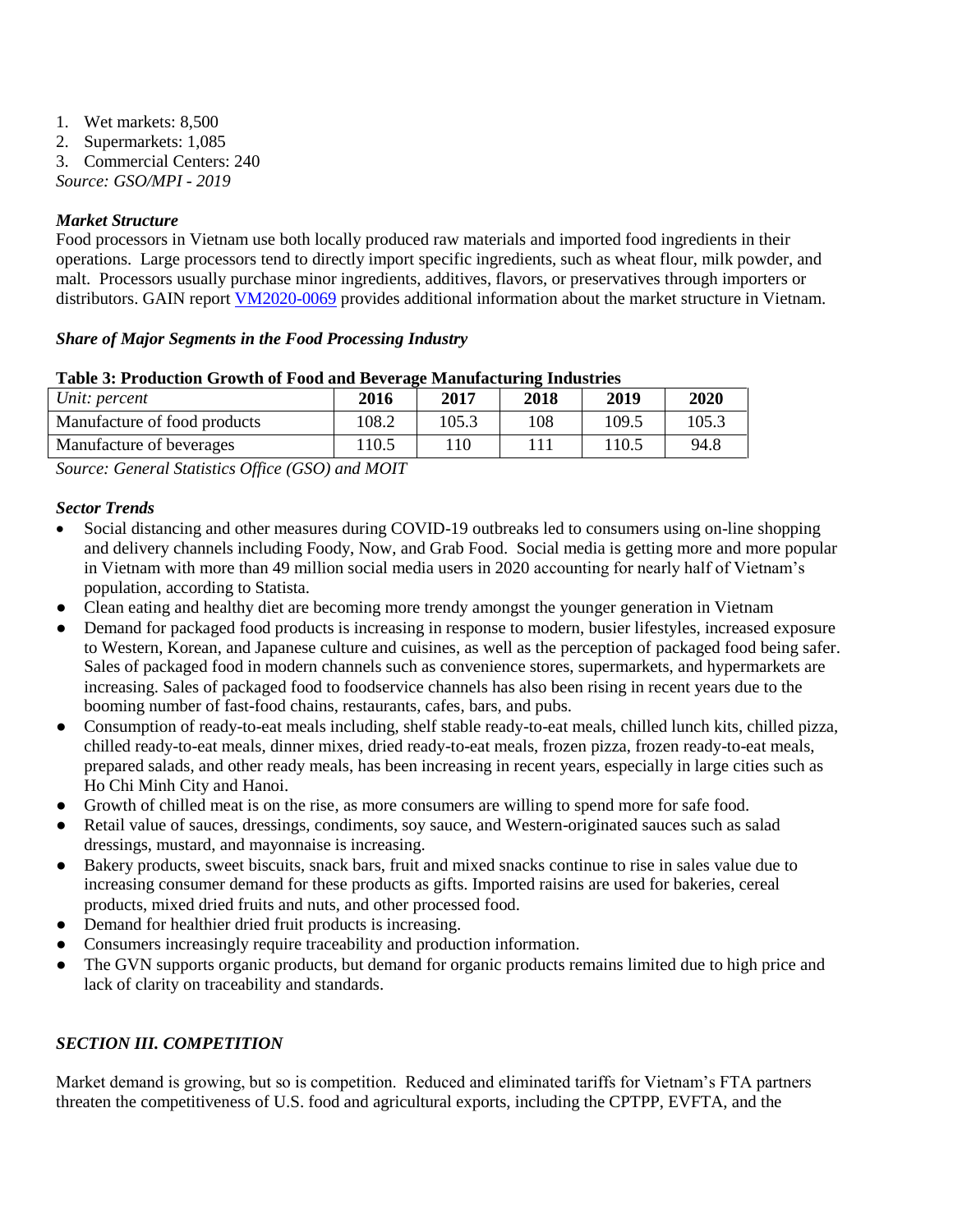UKVFTA. Please refer to GAIN Report [VM2020-0059](https://www.fas.usda.gov/data/vietnam-european-union-vietnam-free-trade-agreement-ratified) on the European Union-Vietnam Free Trade Agreement Ratification for further information. Through FTAs, Vietnam boosts exports and attracts more FDI. In exchange, Vietnam is committed to lowering import tariffs, eliminating quotas, increasing market access for goods and services, strengthening protections for intellectual property rights (IPR), enhancing legislative and regulatory transparency, and improving commercial dispute settlement and the trade facilitation processes.

Competition between the United States and other countries for consumer-oriented products is growing more intense. Besides the FTA factor, culture also plays an important role in leading consumers buying behaviors. This is a critical competitive advantage for South Korea, Japan, and Thailand. Another important feature that is reshaping Vietnam's food retail sector is the inflow of capital from those countries. This has resulted in the proliferation of Asian-branded products on the shelves of food retail outlets across Vietnam.

Additionally, many Asian countries also enjoy lower shipping costs and quicker delivery due to their proximity to Vietnam. Most of the suppliers from ASEAN countries are also more responsive and flexible to importers' demands for smaller shipment sizes, consolidated product shipments, or product specification modifications to meet Vietnamese regulations.

Vietnam is a large producer of agricultural products including, pork, coffee, spices, fruits, and vegetables. The country is also developing a burgeoning food processing and agro-industrial base. Leading multinational food processors have also established food-processing operations and are able to offer a range of western-style products at reasonable prices.

Competition between imported and locally produced consumer-oriented products is also growing. Masan Group, one of the largest private groups in Vietnam, which owns, Masan Consumer, Masan Meat Life and Vin Commerce. Masan Consumer specializes in instant noodles, cereals and soy sauce. Masan Meat Life is the integrated feed-farm-food business modality with 13 animal feed facilities and two chilled pork meat processing facilities. Vin Commerce is the largest retailer with a network of about 3,000 supermarkets and minimarts across Vietnam. Meat consumption per capita in Vietnam is projected to continue to increase, according to a local source. Recently, Masan invested \$30 million to acquire a local farm-feed-food company, to enter into the poultry meat processing business. This occurred right after the inauguration of their second chilled pork meat processing facility in Long An province, in the south of Vietnam in October 2020. In December 2020, Charoen Pokphand (CP) Group, a multinational brand, and one of the largest animal feed and meat processing groups in Vietnam, inaugurated a CP food processing facility complex in Binh Phuoc province. The poultry processing facility is anticipated to begin operation with at a capacity of 50 million birds a year with its full design capacity at 100 million birds annually. Chilled meats became an option for Vietnam's consumers in supermarkets about six or seven years ago. They started gradually gaining the market share from fresh meat sold at traditional wet markets as consumers have started to understand the chilled meat process ensures food safety and hygiene. Large processors such as CP Food, Meat Deli, and Green Feed see the potential of growing chilled meat demand and are investing in chilled meat processing facilities and increased distribution through the top supermarkets including Vinmart, Top Markets, Big C, and Aeon and specialty shops including C.P. Shop, Fresh Mart, and G Kitchen.

| Product<br>Category | <b>Vietnam's Imports of</b><br><b>Major Ingredients and</b><br><b>Market Share of Key</b><br><b>Suppliers</b> | <b>Strengths of Key Supplier</b><br><b>Countries</b> | <b>Advantages and</b><br><b>Disadvantages of Local</b><br><b>Suppliers</b> |
|---------------------|---------------------------------------------------------------------------------------------------------------|------------------------------------------------------|----------------------------------------------------------------------------|
| Pork and            | Meat Of Swine, Nesoi, Frozen                                                                                  | Russia and the EU have lower                         | African Swine Fever in                                                     |
| products            | (HS: 020329)                                                                                                  | tariffs than the United States.                      | Vietnam caused lower local                                                 |
|                     | 2020 imports valued at \$320.5                                                                                |                                                      | pork production and the                                                    |
|                     | million USD, up 308 percent                                                                                   | Poland, Spain, Italy, Germany,                       | higher price of local pork and                                             |

#### **Table 4: Competition in Major Food Processing Ingredients**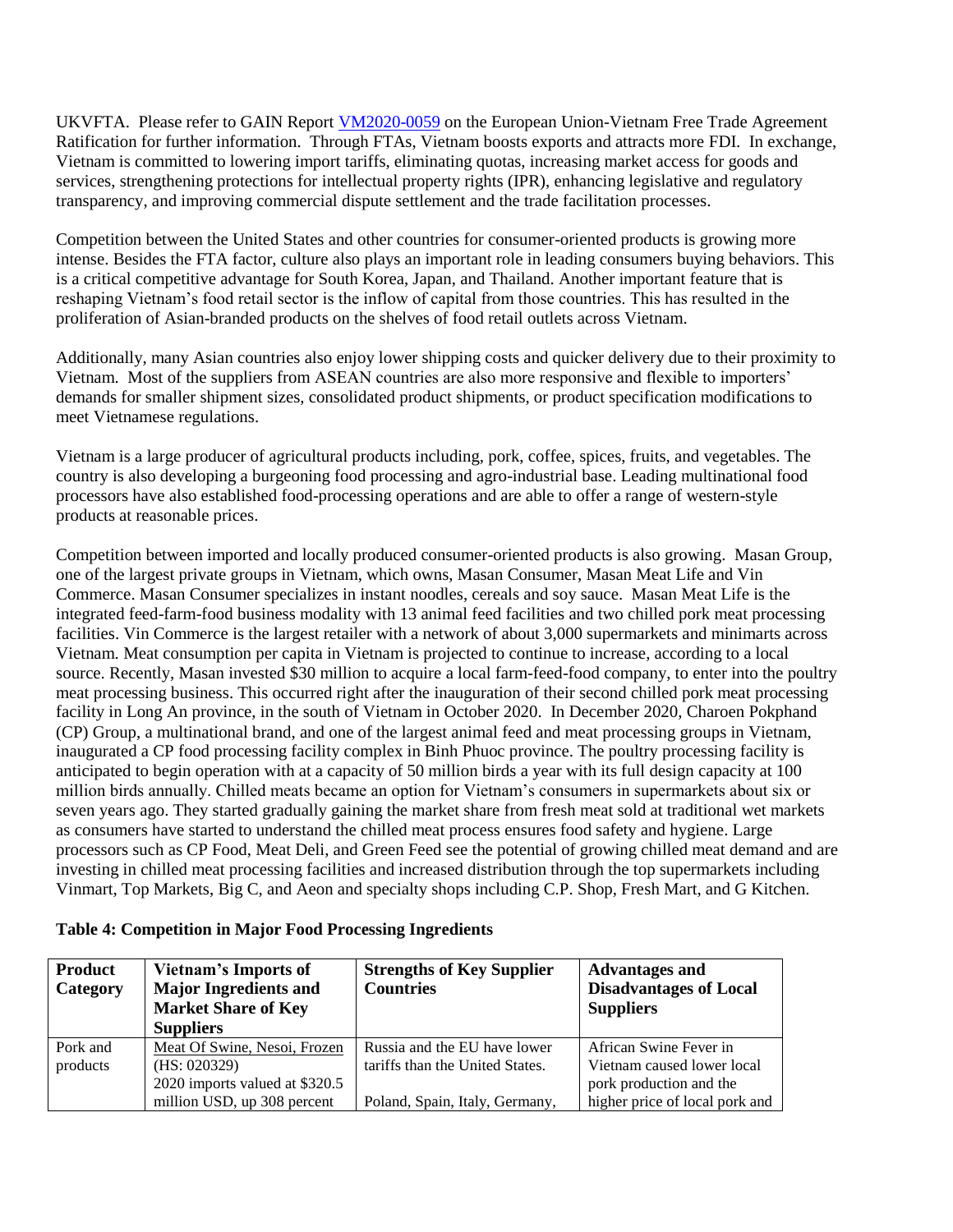|                                    | compared to 2019.                                                                                                                                                                                                | and Russia are strong producers<br>and suppliers of pork and pork                                                                                                                                                                                                                                                                                                                                                                                                        | pork products leading to the<br>increase of pork imports.                                                                                                                |
|------------------------------------|------------------------------------------------------------------------------------------------------------------------------------------------------------------------------------------------------------------|--------------------------------------------------------------------------------------------------------------------------------------------------------------------------------------------------------------------------------------------------------------------------------------------------------------------------------------------------------------------------------------------------------------------------------------------------------------------------|--------------------------------------------------------------------------------------------------------------------------------------------------------------------------|
|                                    | The United States was the<br>fourth largest exporter after<br>Russia, Brazil, and the EU                                                                                                                         | products.                                                                                                                                                                                                                                                                                                                                                                                                                                                                | However, high local demand<br>for pork continues for sauces<br>and meatball processing.                                                                                  |
| Beef & beef<br>products<br>(0202)  | 2020 imports were valued at<br>\$572 million, down 62 percent<br>compared to 2019.                                                                                                                               | India and Australia enjoy lower<br>tariffs and have cheaper prices<br>than the United States.                                                                                                                                                                                                                                                                                                                                                                            | Local beef is not as tender as<br>imported beef.                                                                                                                         |
|                                    | India (70 percent)<br>Australia (11 percent)<br>USA (9 percent)<br>Canada (5 percent)                                                                                                                            | The majority of India's exports<br>are buffalo meat, usually sold as<br>beef at wet markets, or used as a<br>main ingredient for the<br>production of beef-related                                                                                                                                                                                                                                                                                                       | Local supply is increasing<br>but cannot meet the growing<br>market demand. Vietnam's<br>policy is promoting bovine<br>fattening modalities.                             |
|                                    |                                                                                                                                                                                                                  | products including beef balls (bo<br>vien) or dried beef (kho bo).                                                                                                                                                                                                                                                                                                                                                                                                       | Growing modern retail and<br>food service sectors seek<br>quality and safe food<br>ingredients for processing.                                                           |
| Poultry and<br>poultry<br>products | Imports were \$299 million in<br>2020, down 38 percent in<br>comparison to 2019.<br>USA (43 percent)<br>EU (18 percent)<br>South Korea (17 percent)<br>Brazil (17 percent)                                       | In 2020, the United States was<br>the leading supplier of poultry<br>and poultry products to Vietnam.                                                                                                                                                                                                                                                                                                                                                                    | Poultry production costs<br>depend on feed ingredient<br>prices and local producers<br>have become less<br>competitive.                                                  |
| Dairy<br>products                  | 2020 imports were valued at<br>\$1.1 billion, down 0.8 percent<br>in comparison to 2019<br>New Zealand (24.2 percent)<br>EU (18.7 percent)<br>USA (16.5 percent)<br>Japan (7.9 percent)<br>Australia (8 percent) | New Zealand's strengths are<br>substantial supply, good quality,<br>and more competitive prices due<br>to lower import tariffs from<br>CPTPP.<br>New Zealand, Australia, and the<br>EU are competitive suppliers of<br>milk powder along with the<br>United States.<br>Australia is a competitive<br>supplier of fresh milk products.<br>The EU is a prominent supplier<br>of artisanal cheese products.<br>U.S. strengths are consistent<br>supply and premium quality. | Local production is<br>inadequate.<br>Many local dairy processors<br>rely on imported ingredients:<br>milk powders, cream, sweet<br>whey, lactose, butter, and<br>cheese |
| Tree nuts                          | 2020 imports were valued at<br>\$2.22 billion, up 89 percent vs<br>2019<br>Ghana (44 percent)<br>Cote d'Ivoire (48.2 percent)<br>USA (6 percent)<br>Indonesia (5 percent)                                        | Ghana and Cote d'Ivoire are the<br>largest suppliers of cashews to<br>Vietnam. The majority of<br>imported nuts are for further<br>processing for exports.<br>The United States is a leading<br>supplier of almond, pistachios,<br>and walnuts.                                                                                                                                                                                                                          | Vietnam is a leading exporter<br>of cashews worldwide, but<br>the country faces a shortage<br>of raw materials.                                                          |
| Peanuts<br>(HS code:               | 2020 imports were valued at<br>\$174 million, down 13.8                                                                                                                                                          | China enjoys proximity and duty<br>free imports via border trade in                                                                                                                                                                                                                                                                                                                                                                                                      | Local production is<br>inadequate to meet domestic                                                                                                                       |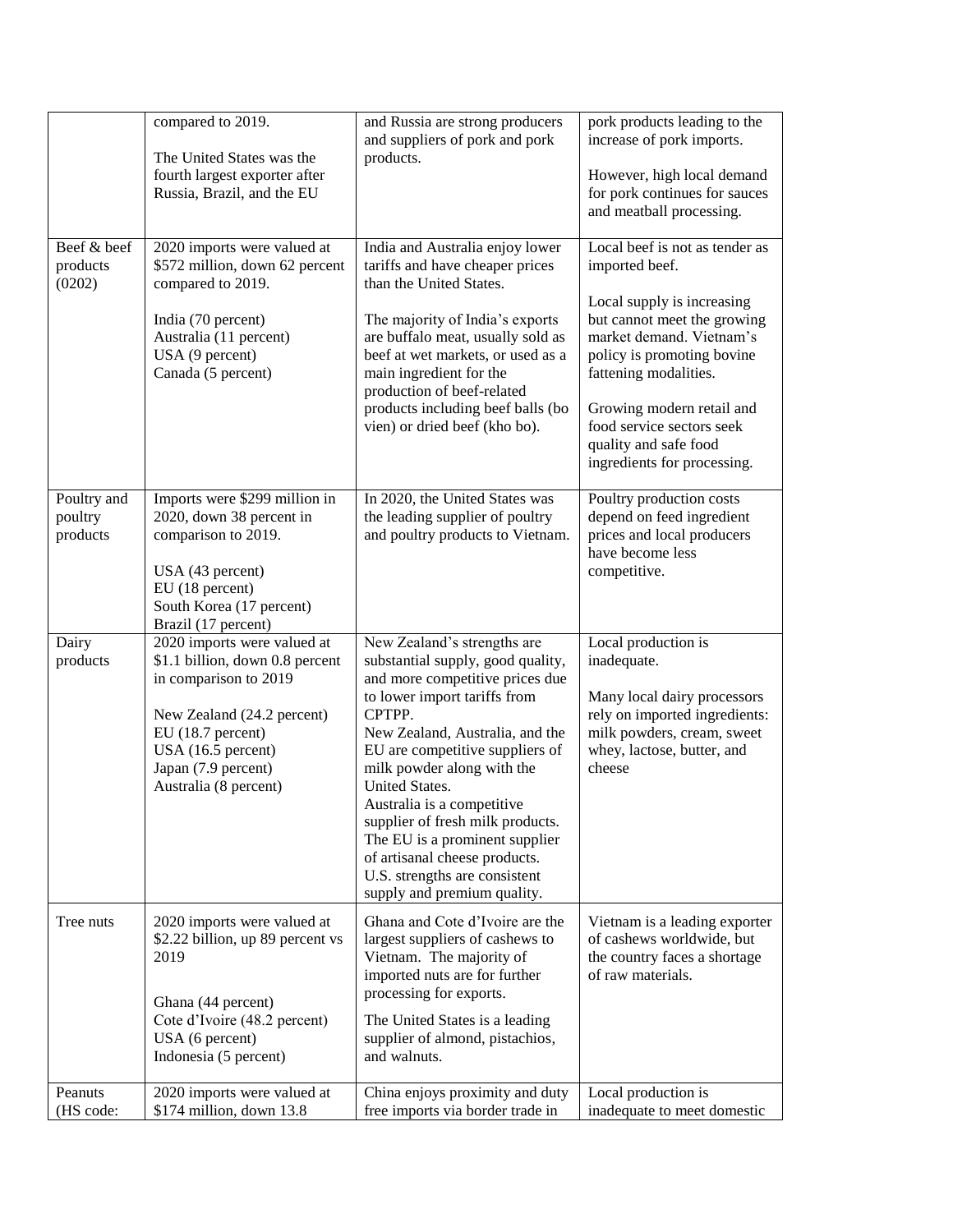| 1202)                                                                                                                                                                                                                                                 | percent in comparison to 2019.                                                                                                                                                          | the Vietnam off-season.                                                                                                                                                                                                                                                              | consumption and process<br>demand.                                                                                                                                                                                                                   |
|-------------------------------------------------------------------------------------------------------------------------------------------------------------------------------------------------------------------------------------------------------|-----------------------------------------------------------------------------------------------------------------------------------------------------------------------------------------|--------------------------------------------------------------------------------------------------------------------------------------------------------------------------------------------------------------------------------------------------------------------------------------|------------------------------------------------------------------------------------------------------------------------------------------------------------------------------------------------------------------------------------------------------|
|                                                                                                                                                                                                                                                       | India (86 percent)<br>China (9 percent)<br>USA (3 percent)                                                                                                                              | Indian peanuts have lower prices<br>than U.S. peanuts.<br>U.S. strengths are consistent<br>supply and good quality.                                                                                                                                                                  | Vietnamese consumer<br>preference is for locally-<br>produced peanuts.<br>Local food processors rely on<br>imported ingredients,                                                                                                                     |
| Processed<br>Fruits                                                                                                                                                                                                                                   | 2020 imports were valued at<br>\$123 million, down 43 percent<br>in comparison to 2019.<br>China (37.7 percent)<br>Thailand (18.3 percent)<br>Korea (12.2 percent)<br>USA (7.4 percent) | Thailand and China have<br>advantages on tariffs, proximity,<br>and exports of tropical dried<br>fruits like longans, lychees, and<br>tamarinds.<br>Korea has an advantage on<br>tariffs and exports of dried<br>persimmon.<br>The United States is strong in<br>raisins and prunes. | especially in the off-season.<br>Local production is<br>inadequate to meet domestic<br>consumption and processing<br>demand for yogurt and<br>healthy dried fruit products.                                                                          |
| Potatoes<br>(Other Than<br>Sweet<br>Potatoes),<br>Fresh Or<br>Chilled (HS:<br>0701)<br>Potatoes,<br>including<br>French<br>Fries,<br>Prepared or<br>Preserved<br>Otherwise<br>Than By<br>Vinegar Or<br>Acetic Acid,<br>Frozen<br>(HS code:<br>200410) | 2020 imports were valued at<br>\$146.4 million, up 1.2 percent<br>in comparison to 2019<br>China (81.6 percent)<br>USA (10.5 percent)<br>EU (6 percent)                                 | U.S. strength is the premium<br>quality for food service.<br>China enjoys proximity and duty<br>free access for chipping potatoes<br>while the U.S. faces a high tariff<br>of 12 percent for frozen<br>potatoes.                                                                     | Local potato varieties are not<br>suitable for processing.<br>Fresh chipping potatoes are<br>an ingredient for the snack<br>industry.<br>Dehydrated potato products<br>are also popular for the snack<br>food industry (extruded<br>snack products). |
| Wheat and<br>Meslin, Not<br>Durum<br>Wheat,<br>Other Than<br>Seed<br>HS code:<br>100199                                                                                                                                                               | 2020 imports were \$699<br>million, up 21 percent in<br>comparison to 2019.<br>Australia (35.3 percent)<br>USA (19.5 percent)<br>Russia (15.1 percent)<br>Canada (8.5 percent)          | U.S. strength is premium<br>quality.<br>Australia enjoys duty free<br>access.<br>Russia has competitive prices.                                                                                                                                                                      | Local production is<br>negligible.<br>Vietnam has strong demand<br>for wheat for large<br>processing sectors such as<br>instant noodles and bakeries.                                                                                                |

*Source: TDM and Cooperators*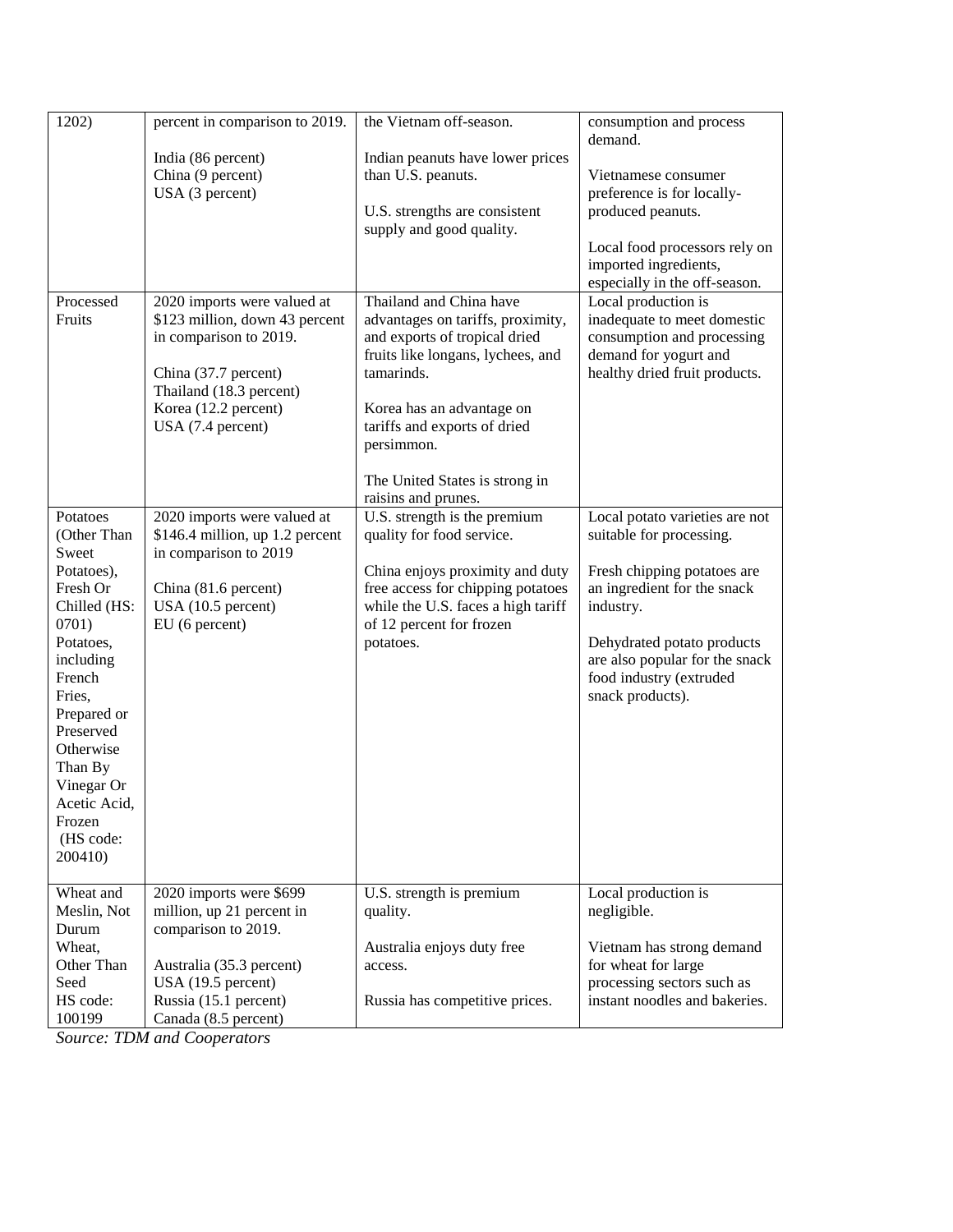## *SECTION IV. BEST PRODUCT PROSPECTS CATEGORIES*

Despite the strong competition, some U.S. consumer-oriented products are making inroads into the growing Vietnamese market for various reasons, including increased consumer awareness of U.S. product quality and price competitiveness.

### **U.S. Products Present in the Market with Strong Sale Potential**

- tree nuts
- dairy products, especially milk powder/cream and dairy ingredients
- Meat products: poultry meat and products, beef and beef products,
- fresh fruits (apples, cherries, grapes, pears, blueberries and oranges),
- Bakery ingredients
- prepared food,
- Seafood (geoduck, lobster, king crab),
- wheat and meslin, and
- soybeans and soybean meal.
- Syrup and sweeteners

## **U.S. Products Not Present in Market with Good Sale Potential**

Ingredients used for functional foods products and ingredients with extended product self-life.

#### **Products Not Present Because They Face Significant Barriers**

Fresh fruits from the United States, other than six approved products (apples, cherries, grapes, blueberries, pears, and oranges) are not eligible for export into Vietnam. However, demand for other fresh fruit, such as stone fruits is increasing.

#### **Table 5: Top 10 Consumer-Oriented Products Imported to Vietnam in 2020 (US \$ million)**

| N <sub>0</sub>  | <b>Product group</b>                         | 2019  | 2020  | <b>Change</b>   |
|-----------------|----------------------------------------------|-------|-------|-----------------|
| $\mathbf{1}$    | <b>Fresh Fruits</b>                          | 2,495 | 2,669 | 7.0 percent     |
| $\overline{2}$  | <b>Tree Nuts</b>                             | 1,175 | 2,225 | 89.3 percent    |
| 3               | <b>Fresh Vegetables</b>                      | 1,135 | 1,169 | 3.0 percent     |
| $\overline{4}$  | Dairy Products                               | 1,133 | 1,124 | $-0.8$ percent  |
| 5               | <b>Food Preparations</b>                     | 736   | 771   | 4.8 percent     |
| 6               | Beef & Beef Products                         | 1,894 | 673   | $-64.5$ percent |
| $7\phantom{.0}$ | <b>Processed Vegetables</b>                  | 1,026 | 586   | $-42.9$ percent |
| 8               | Non-Alcoholic Bev. (ex. juices, coffee, tea) | 615   | 543   | $-11.7$ percent |
| 9               | Pork and Pork products                       | 213   | 445   | 108.4 percent   |
| 10              | <b>Spices</b>                                | 300   | 385   | 28.3 percent    |

*Source: TDM*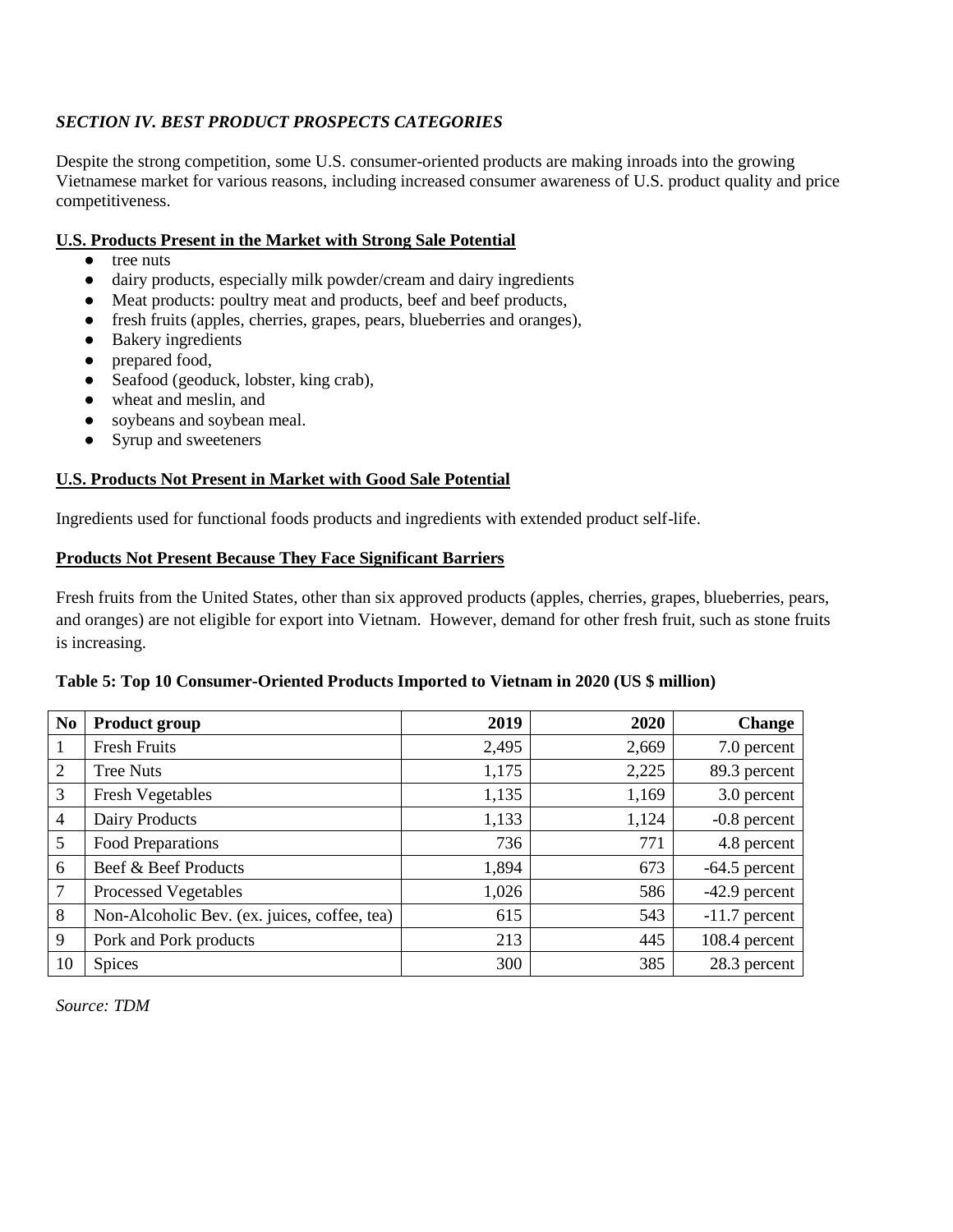## *SECTION VI. KEY CONTACTS AND FURTHER INFORMATION*

Please refer to the FAS/Vietnam Exporter Guide [f](https://www.fas.usda.gov/data/vietnam-exporter-guide-2)or links to additional sources of information, including Post contacts, USDA Cooperators, Vietnamese government agencies, Vietnamese databases, and industry organizations.

#### **FAS Hanoi, Vietnam Agricultural Affairs Office**

Rose Garden Tower, 3rd Floor, 170 Ngoc Khanh, Ba Dinh District, Hanoi Tel: (84.24) 3850 5000; Fax: (84.24) 3850 5130; Email: [aghanoi@fas.usda.gov](mailto:aghanoi@fas.usda.gov) 

#### **FAS Ho Chi Minh City, Vietnam Agricultural Affairs Office**

8th floor, Diamond Plaza, 34 Le Duan Blvd, District 1, HCMC Tel: (84.28) 3520 4630; Fax: (84.28) 3520 4633; Email: [atohochiminh@fas.usda.gov](mailto:atohochiminh@fas.usda.gov) 

## **Ministry of Agriculture and Rural Development (MARD)**

2 Ngoc Ha Street, Ba Dinh, Hanoi, Vietnam Tel: (84.24) 3846 8161; Fax: (84.24) 3845 4319; Website: [www.mard.gov.vn](http://www.mard.gov.vn/)

### **Ministry of Industry and Trade (MOIT)**

54 Hai Ba Trung street, Hoan Kiem, Hanoi, Vietnam Tel: [\(84.24\) 22202108](about:blank) **Fax**: [\(8424\) 22202525](about:blank) Website: [http://www.moit.gov.vn](http://www.moit.gov.vn/)

#### **General Statistics Office of Vietnam (GSO)**

Address: 54 Nguyen Chi Thanh, Hanoi Tel: (84.24) 37332997; Website:<http://www.gso.gov.vn/>

#### **General Department of Vietnam Customs**

Address: 162 Nguyen Van Cu, Long Bien, Hanoi Tel: (84.24) 4452-0206/4452-0207; Fax: (84.24) 3872-5959; Website: [http://www.customs.gov.vn](http://www.customs.gov.vn/)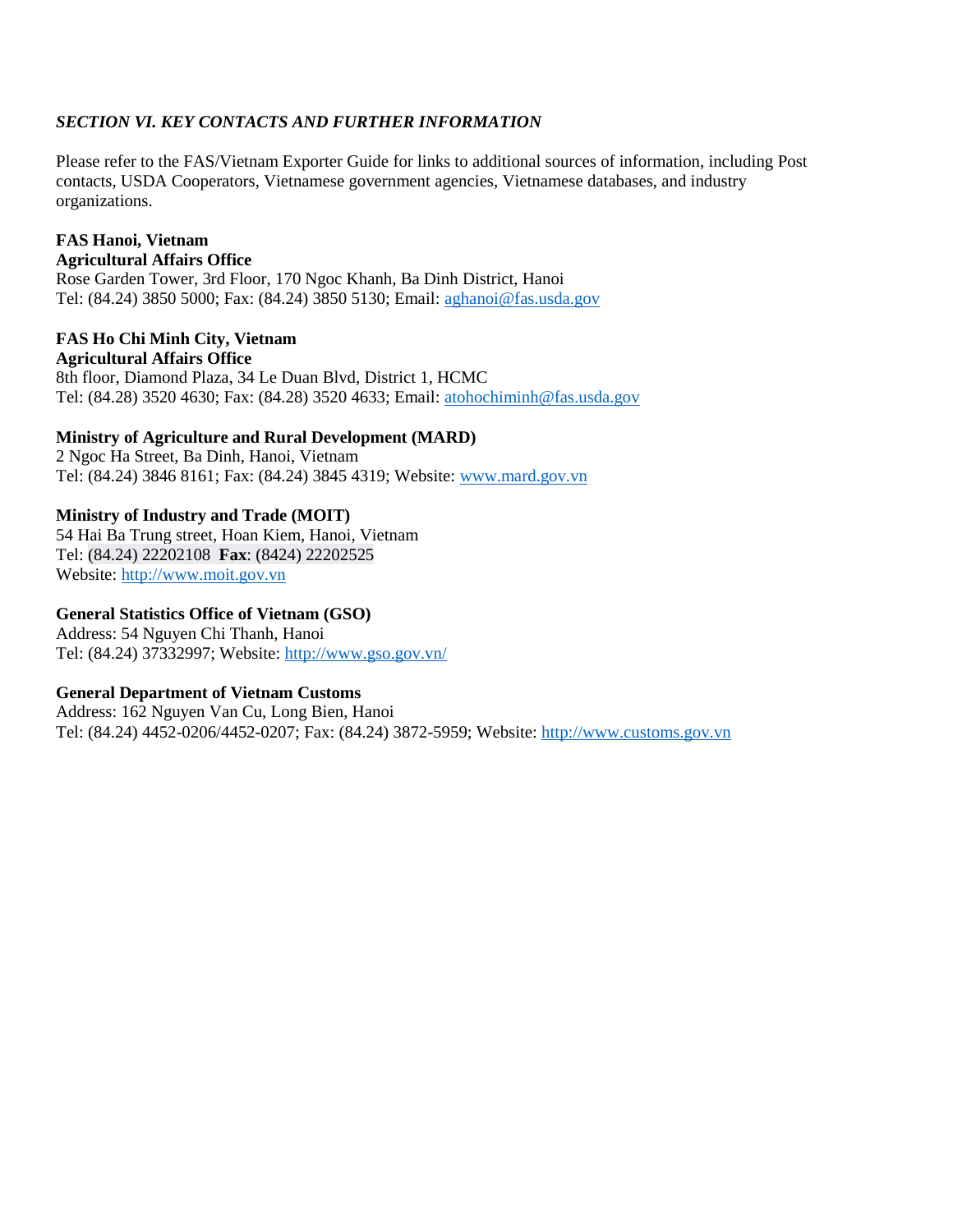## **Annex 1: Company names and web-links**

| Company                                                                                         | Website                        |
|-------------------------------------------------------------------------------------------------|--------------------------------|
| <b>Red Meat and Poultry</b>                                                                     |                                |
| VISSAN Limited Company (VISSAN)                                                                 | www.vissan.com.vn              |
| Ha Long Canned Food Joint Stock Corporation (JSC) (Halong                                       | http://canfoco.com.vn          |
| Canfoco)                                                                                        |                                |
| Duc Viet Foods Company                                                                          | http://ducvietfoods.vn         |
| C.P. Vietnam Corporation                                                                        | http://www.cp.com.vn           |
| Dabaco Foods Company                                                                            | http://dbcfood.com             |
| Ha Long Foods Import Export Co., Ltd.                                                           | http://halongfoods.com.vn/     |
| Meat Deli (Masan Group)                                                                         | https://meatdeli.com.vn/       |
| <b>Fish and Seafood Products</b>                                                                |                                |
| Vinh Hoan Corporation                                                                           | www.vinhhoan.com               |
| Sao Ta Foods Joint Stock Company (FIMEX VN)                                                     | www.fimexvn.com                |
| Ben Tre Aqua-product Import and Export Joint Stock                                              | www.aquatexbentre.com          |
| Company (Aquatex Ben Tre)                                                                       |                                |
| An Giang Fisheries Import Export Co (Agifish Co.)                                               | http://agifish.com.vn          |
| Special Aquatic Products JSC (SEASPIMEX VIETNAM)                                                | http://seaspimex.com.vn        |
| Hung Vuong Corporation                                                                          | https://www.hungvuongpanga.com |
| <b>Dairy Products</b>                                                                           |                                |
| Vietnam Dairy Products JSC (Vinamilk)                                                           | www.vinamilk.com.vn            |
| Friesland Campina Vietnam Co. Ltd.                                                              | www.frieslandcampina.com.vn;   |
| Nestlé Vietnam Ltd.                                                                             | www.nestle.com.vn              |
| Nutifood Nutrition Food JSC                                                                     | www.nutifood.com.vn            |
| TH Milk JSC                                                                                     | http://www.thmilk.vn           |
| Dalat Milk JSC                                                                                  | http://www.dalatmilk.vn        |
| Moc Chau Milk JSC                                                                               | http://mocchaumilk.com         |
| Ba Vi Milk JSC.                                                                                 | http://bavimilk-jsc.com.vn/    |
| International Dairy JSC (IDP)                                                                   | http://www.idp.vn              |
| NUTRICARE CO., LTD (Nutricare)                                                                  | www.nutricare.com.vn           |
| Hanoi Milk JSC.                                                                                 | http://hanoimilk.com.vn        |
| Vita Dairy                                                                                      | http://vitadairy.com.vn        |
| Prepared Food, Fruits, Vegetables, Oilseed Products (i.e. sauces, oils and other frozen, canned |                                |
| and dried products)                                                                             |                                |
| Masan Consumer Holdings Company Limited                                                         | http://www.masanconsumer.com   |
| Cai Lan Oils & Fats Industries Co Ltd.                                                          | www.calofic.com.vn             |
| Tuong An Vegetable Oil JSC (TAC)                                                                | www.tuongan.com.vn             |
| Golden Hope Nha Be Edible Oils Co. Ltd.                                                         | www.marvela.vn;                |
|                                                                                                 | www.ghnb.com.vn                |
| Tan Binh Vegetable Oil JSC.                                                                     | www.nakydaco.com.vn;           |
|                                                                                                 | dauan.com.vn                   |
| Wilmar Agro Viet Nam Co Ltd.                                                                    | www.wilmar-agro.com.vn         |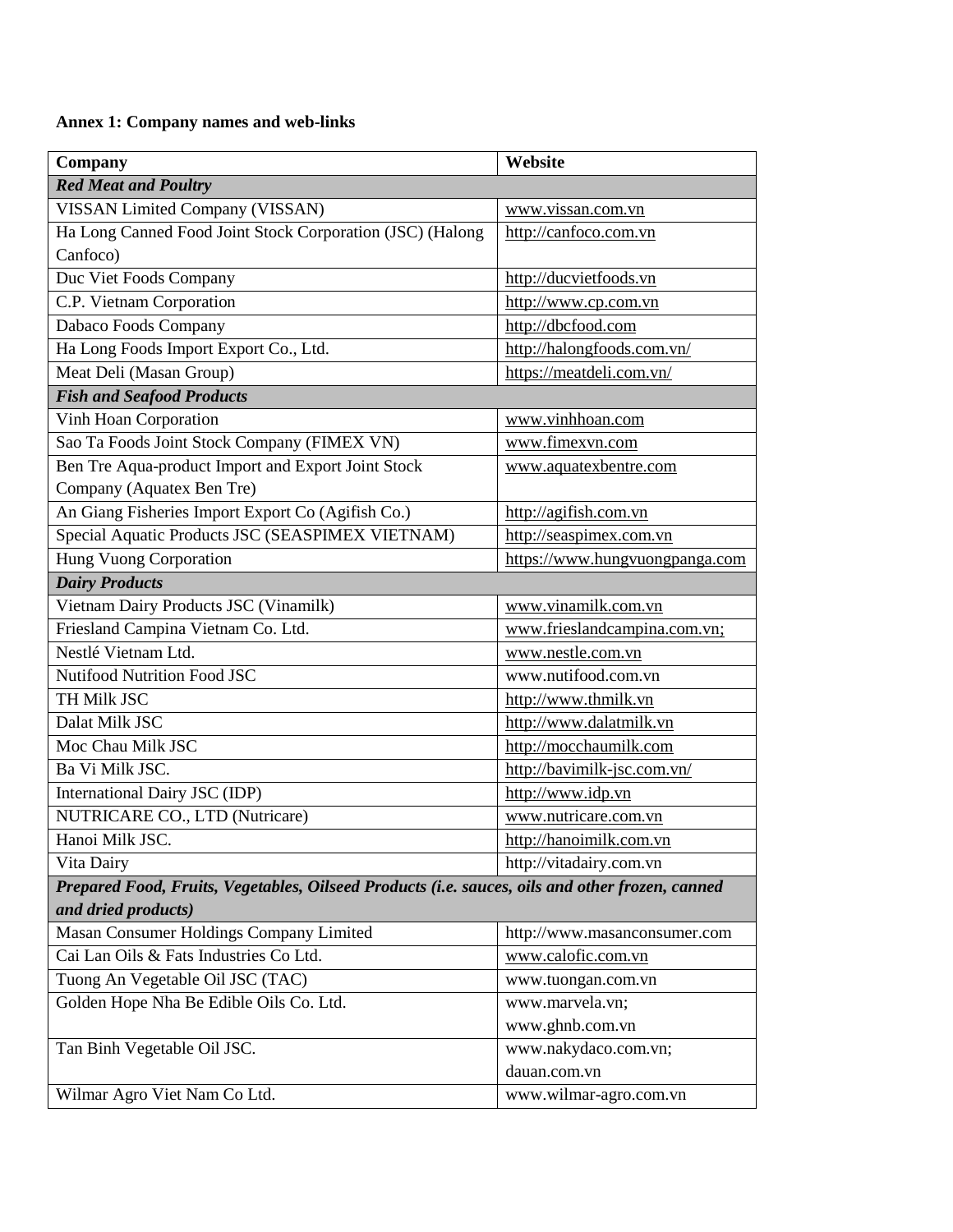| <b>Confectionary Products and Breakfast Cereals</b>                                            |                                |  |  |
|------------------------------------------------------------------------------------------------|--------------------------------|--|--|
| Mondelez Kinh Do Vietnam                                                                       | www.kinhdo.vn                  |  |  |
| Nestlé Vietnam Ltd.                                                                            | www.nestle.com.vn              |  |  |
| Bibica Joint Stock Company (Bibica)                                                            | www.bibica.com.vn              |  |  |
| Orion Food Vina Food Co., Ltd.                                                                 | www.orionworld.com             |  |  |
| Hai Ha Confectionery Jsc. (Hahaco)                                                             | http://www.haihaco.com.vn/     |  |  |
| Trang An Confectionery Company                                                                 | http://www.trangan.com.vn      |  |  |
| <b>Snack Foods (savory and sweet snacks, nuts)</b>                                             |                                |  |  |
| Tan Tan Food & Foodstuff Co.                                                                   | http://www.tantan.com.vn       |  |  |
| Liwayway Food Industry Co., Ltd.                                                               | www.oishi.com.ph               |  |  |
| Suntory PepsiCo Vietnam Beverage (SPVB)                                                        | http://www.suntorypepsico.vn   |  |  |
| Orion Food Vina Food Co., Ltd.                                                                 | http://www.orionworld.com      |  |  |
| <b>VINAMIT Joint Stock Company</b>                                                             | http://www.vinamit.com.vn      |  |  |
| Long An Food processing Export Joint Stock Company                                             | www.lafooco.vn;                |  |  |
| (Lafooco)                                                                                      | www.lafooco.com.vn             |  |  |
| Beverages, Beers and Liquor, Tea, Coffee, other Drinking Products                              |                                |  |  |
| Sai Gon Beer-Alcohol-Beverage Corporation (Sabeco)                                             | http://sabeco.com.vn           |  |  |
| Hanoi Alcohol and Beverage JSC Corporation (Habeco)                                            | http://www.habeco.com.vn       |  |  |
| Ladofoods Group                                                                                | http://www.ladofoods.vn        |  |  |
| Suntory PepsiCo Vietnam Beverage (SPVB)                                                        | http://www.suntorypepsico.vn   |  |  |
| Coca Cola Vietnam                                                                              | coca-cola.vn                   |  |  |
| Tan Hiep Phat Beverage Group                                                                   | http://www.thp.com.vn          |  |  |
| Masan Consumer Holdings Company Limited (MCH)                                                  | http://www.masanconsumer.com   |  |  |
| Vietnam Coffee Corporation (Vinacafe)                                                          | www.vinacafe.com.vn            |  |  |
| <b>TNI</b> Corporation                                                                         | http://www.tnikingcoffee.com   |  |  |
| Trung Nguyen Group                                                                             | www.trungnguyen.com.vn         |  |  |
| Vietnam Tea Corporation (Vinatea)                                                              | www.vinatea.com.vn             |  |  |
| Asia Tea Co., Ltd.                                                                             | http://asiatea.com.vn          |  |  |
| Vietnam Dairy Products JSC (Vinamilk)                                                          | www.vinamilk.com.vn            |  |  |
| Nestlé Vietnam Ltd.                                                                            | www.nestle.com.vn              |  |  |
| Nafoods Group                                                                                  | http://www.nafoodsgroup.com.vn |  |  |
| Liwayway Food Industry Co., Ltd.                                                               | www.oishi.com.ph               |  |  |
| Vinasoy Corporation                                                                            | http://www.vinasoycorp.vn      |  |  |
| Dry goods, Condiments, and Sauces                                                              |                                |  |  |
| Nam Duong International Foodstuff Corporation                                                  | www.namduong.com.vn            |  |  |
| Ajinomoto Vietnam Co. Ltd.                                                                     | http://www.ajinomoto.com.vn    |  |  |
| Nestlé Vietnam Ltd.                                                                            | www.nestle.com.vn              |  |  |
| Cholimex Food Joint Stock Company                                                              | http://www.cholimexfood.com.vn |  |  |
| Specialized Food Ingredients (i.e. additives, preservations, thickeners, sugar, sweeteners and |                                |  |  |
| <i>others</i> )                                                                                |                                |  |  |
| Asia Chemical Corporation (ACC)                                                                | www.asia-chemical.com          |  |  |
| Golden Frog Company Ltd.                                                                       | www.goldenfrog.com.vn          |  |  |
| Asia Saigon Food Ingredient(AFI)                                                               | http://www.afi.vn/             |  |  |